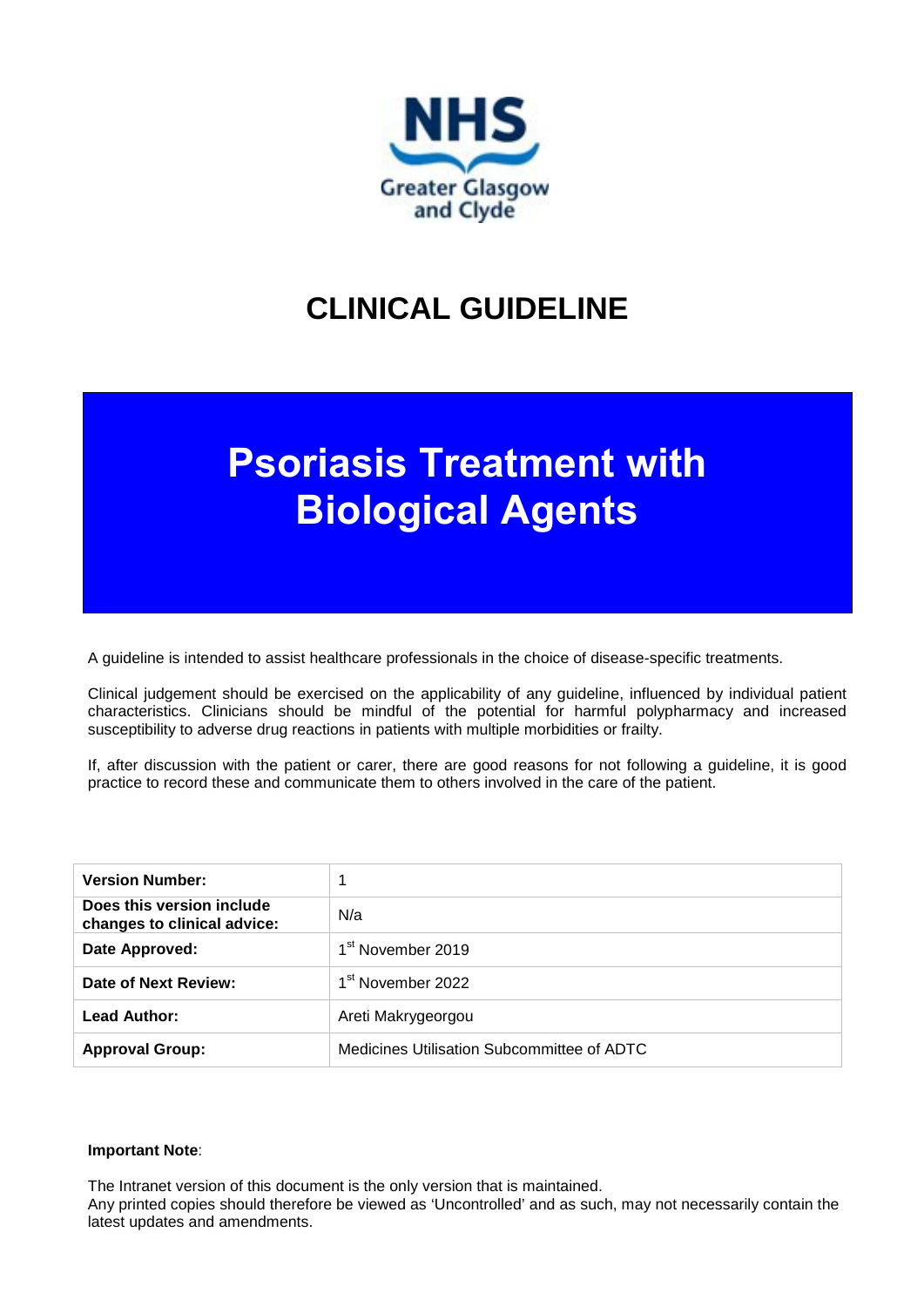# **Clinical Pathway: Psoriasis treatment with Biological Agents**

This pathway is guidance only and is based on the clinical guidelines for treatment of Psoriasis with biological agents by the British Association of Dermatologists (BAD) which were produced based on best clinical evidence to date and on solid guidelines methodology. Whilst there is no need to rewrite a clinical guideline, the following provides a summary of current BAD guidance and allows consideration of new agents recently accepted by SMC, which have not yet been incorporated into the existing guidelines. The BAD guidelines were last published in 2017 and an update is due to be published in 2019.

It is the responsibility of clinicians who use biological agents to keep up to date with these guidelines, and to use their clinical judgement to guide appropriate treatment choice.

There are multiple factors to be taken into consideration before choice of treatment:

- Patients with psoriasis (particularly severe psoriasis), can have many co-morbidities and be prescribed polypharmacy.
- Drug toxicities, contra-indications and drug interactions should be considered.
- Individual patient characteristics including; special site involvement, history of non adherence to treatment, family planning, needle-phobia, recurrent infections, lifestyle and profession.

Severity scores (**P**soriasis **A**rea **S**everity **I**ndex, **B**ody **S**urface **A**rea or **P**hysicians **G**lobal **A**ssessment), patientreported scores of symptoms and impact on quality of life (**D**ermatology **L**ife **Q**uality **I**ndex) must be recorded to justify the use, and also to evaluate the response/outcome of treatment. All treatment discussions with the patient must be documented, and the reasons for any deviation from the current guideline recommendations must be recorded.

# **ELIGIBILITY:**

Biological agents are approved for use in moderate-to-severe psoriasis:

- a) Which has failed to respond to either methotrexate, ciclosporin and phototherapy.
- b) If patients have contra-indications or have developed side effects to the above.
- c) If patients have responded to ciclosporin but have exceeded the licensed duration of use (2 years).
- d) If there is co-morbid Psoriatic Arthritis, ciclosporin and phototherapy are not effective for the arthritis and after failure or contra-indication for methotrexate patients can be considered for biological agents.

Moderate-to-severe psoriasis is defined by PASI ≥10 + BSA >10% **or** PGA moderate-severe.

Biologic agents should also be considered for use in special site psoriasis: face, scalp, ano-genital area and palmo-plantar areas are particularly associated with severe impact on quality of life (DLQI ≥10).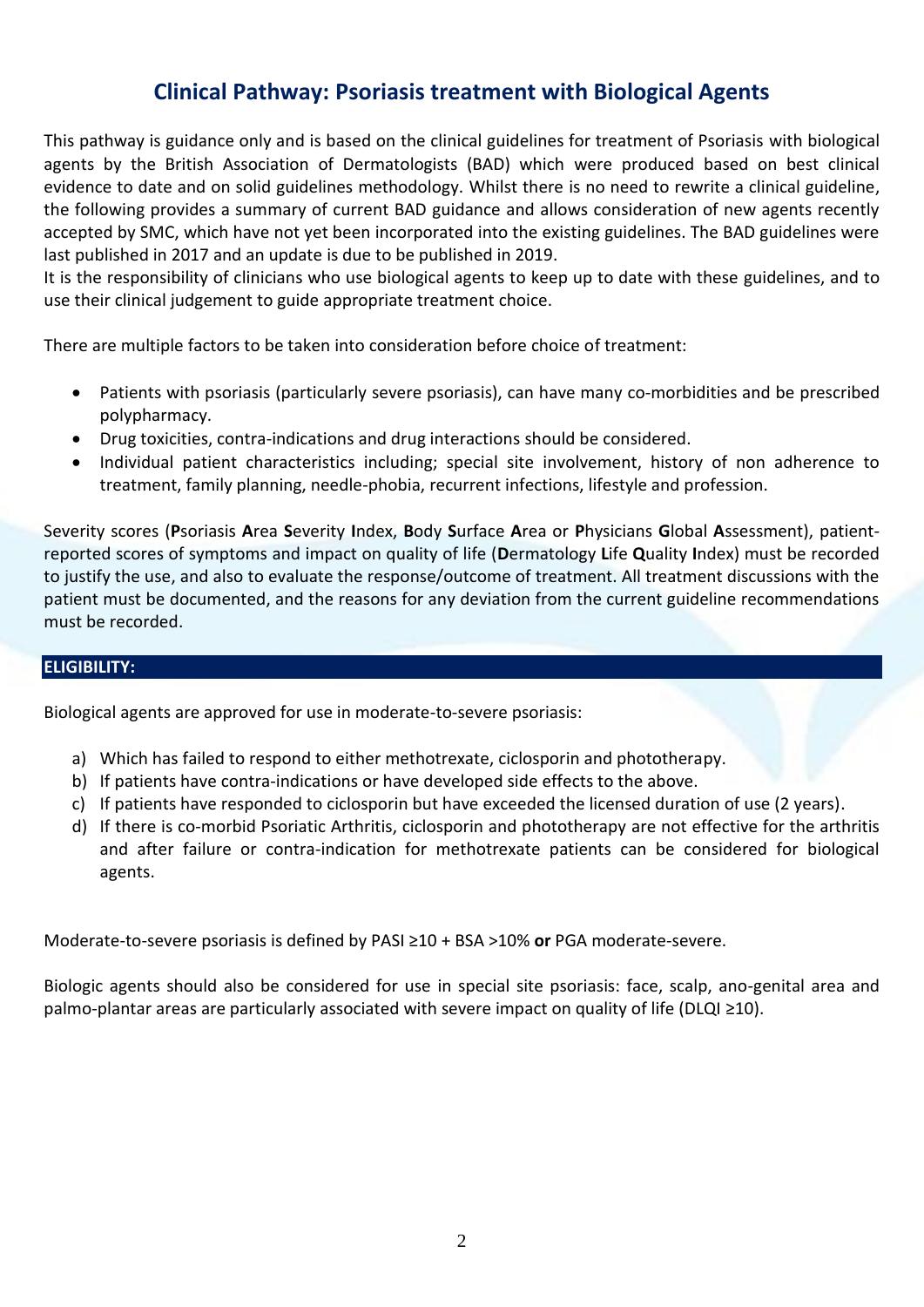# **CHOICE OF AGENT:**

*Table 1: Summary of available licensed biological agents for psoriasis and small molecules in groups according to mechanism of action*

| <b>TNFa inhibition</b> | IL12/23 (p40 subunit)<br>inhibition | IL-17 pathway inhibition<br>(II-17 or IL-17 receptor<br>inhibition) | IL-23 ( $p19$ subunit)<br>inhibition |
|------------------------|-------------------------------------|---------------------------------------------------------------------|--------------------------------------|
| Adalimumab             | Ustekinumab                         | Secukinumab                                                         | Guselkumab                           |
| Etanercept             |                                     | Ixekizumab                                                          | Risankizumab                         |
| Infliximab             |                                     | <b>Brodalumab</b>                                                   | Tildrakizumab                        |
| Certolizumab           |                                     |                                                                     |                                      |

All these agents are licensed only for plaque psoriasis. Other forms of psoriasis e.g. erythrodermic, pustular, unstable are not covered by this pathway.

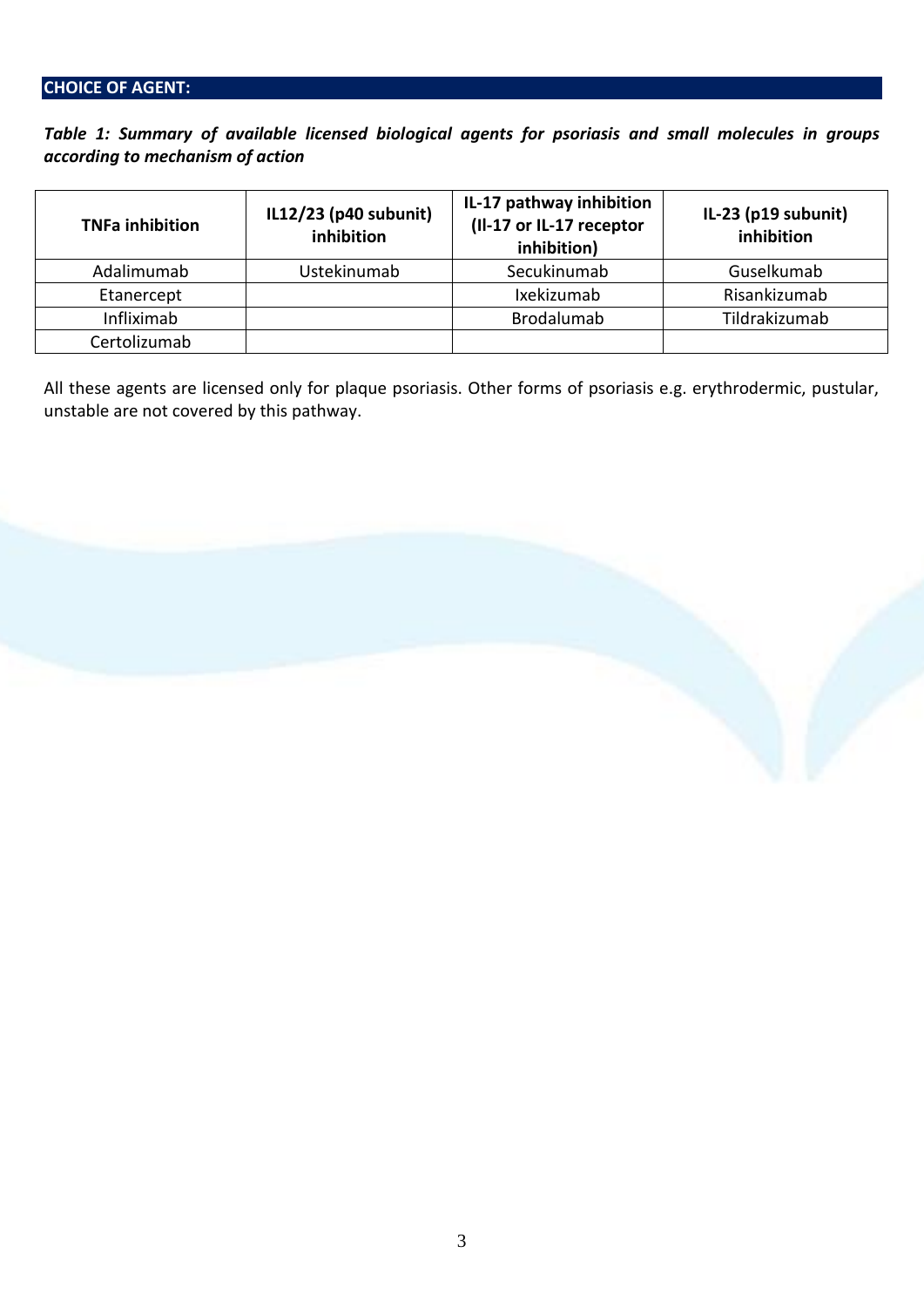#### At the time of creating this pathway the BAD guidelines are summarised in the following flowchart:

Pathway options do not take Offer biologic therapy to people fulfilling eligibility criteria into account treatment failure due to adverse effects; be aware of the benefits of, contraindications to and Tailor choice of agent to the needs of the person<sup>a</sup> adverse effects associated  $\sqrt{n}$ (see decision aid) with biologic therapies. The choice given in this algorithm will not be appropriate for every individual. Offer adalimumab or Offer adalimumab Psoriatic ustekinumah Consider secukinumab arthropathy?<sup>b</sup> Consider secukinumab Review response Response Inadequate Consider dose Continue therapy achieved? escalation<sup>d</sup> dose? No. Person failing first Consider switch in biologic therapy<sup>b,c</sup> biologic therapy Offer any of the currently licensed therapies Tailor choice of agent to the needs of the person<sup>a</sup> (see decision aid) ſſh Review response

Pathway algorithm to guide choice of biologic therapy in adults with psoriasis Please use in conjunction with the summary of recommendations

*Reproduced from the British Association of Dermatologists guidelines for biologic therapy for psoriasis 2017. (Br J Dermatol. 2017 Sep;177(3):628-636. doi: 10.1111/bjd.15665)*

Response

achieved?

Response

achieved?

No

Inadequate

dose?

Continue therapy

Continue therapy

Consider dose

escalation<sup>d</sup>

Yes

Vo

Person failing second

or subsequent biologic

Consider reiterating advice about modifiable factors contributing to poor response (e.g.

obesity or poor adherence) and optimizing

adjunctive therapy

Consider switching to an alternative

biologic therapy<sup>a</sup> or nonbiologic therapies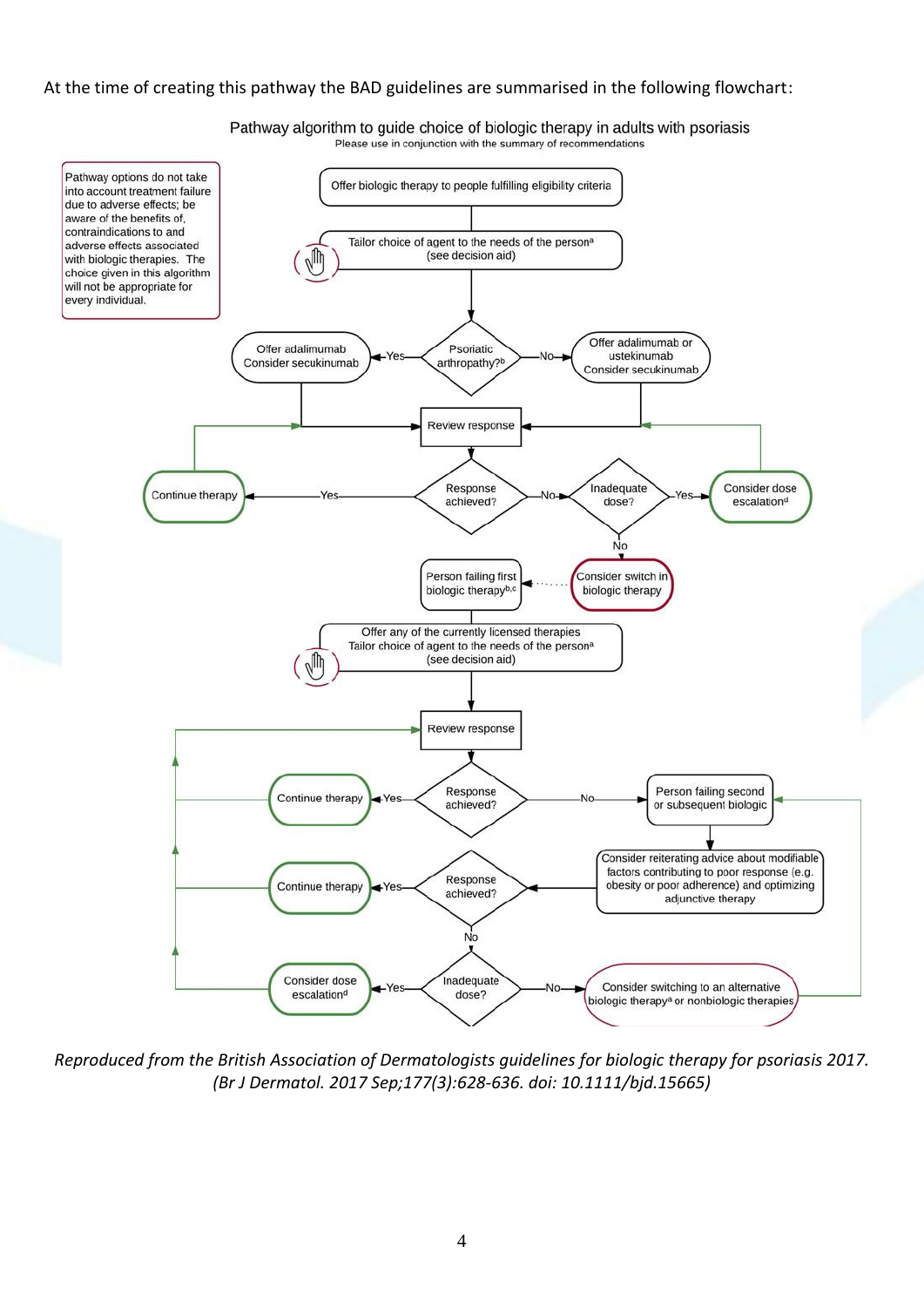Since the publication of this guideline the following treatments have emerged:

- Ixekizumab has been accepted for use in Psoriatic arthritis after failure of TNFa inhibitors. (SMC)
- Brodalumab (IL-17 receptor inhibitor), Tildrakizumab (IL-23 p19- inhibitor) and Risankizumab (IL-23 p19 inhibitor) are accepted for treatment of moderate-to-severe psoriasis in patients who are candidates for systemic treatment in patients who have failed to respond to conventional systemic therapies. (SMC)

Dermatologists in Scotland follow recommendations of this flowchart based on guideline methodology. **When multiple agents are an appropriate choice, consider cost and show preference to the preparation with the lowest cost where possible**. **It is advisable that Adalimumab is considered as first line due to low cost in all cases with consideration of the clinical issues below**. Using the BAD guidelines as reference, the cost for each drug and co-morbidity of psoriatic arthritis (PsA) and considering the newly available agents, the table of choices (in groups of mechanism of action) for treatment is:

# **All patients should be considered for Adalimumab (anti-TNFa) as a first line choice.** If clinical factors require a different choice then the following can be considered:

|                                                     | Anti-TNFa                                | IL12/23 (p40<br>subunit) inhibition | IL-17 pathway<br>inhibition (Il-17 or<br>IL-17 receptor<br>inhibition) | IL-23 (p19 subunit)<br>inhibition |  |  |  |
|-----------------------------------------------------|------------------------------------------|-------------------------------------|------------------------------------------------------------------------|-----------------------------------|--|--|--|
| <b>Psoriasis without Psoriatic arthritis</b>        |                                          |                                     |                                                                        |                                   |  |  |  |
| Preferred drugs                                     | Adalimumab                               | Ustekinumab                         | Secukinumab<br>Ixekizumab<br><b>Brodalumab</b>                         | Tildrakizumab                     |  |  |  |
| Less preferred<br>drugs                             | Certolizumab<br>Infliximab<br>Etanercept |                                     |                                                                        | Risankizumab<br>Guselkumab        |  |  |  |
| <b>Psoriasis with co-morbid Psoriatic arthritis</b> |                                          |                                     |                                                                        |                                   |  |  |  |
| Preferred drugs                                     | Adalimumab                               |                                     | Secukinumab<br>Ixekizumab                                              |                                   |  |  |  |
| Less preferred<br>option for Ps with<br><b>PsA</b>  | Certolizumab<br>Infliximab<br>Etanercept | Ustekinumab                         |                                                                        |                                   |  |  |  |

*PLEASE NOTE THAT THERE ARE NO HEAD-TO HEAD TRIALS FOR AGENTS IN THE SAME GROUP (WITH THE SAME MODE OF ACTION*

**Once the new guidelines are published the flowchart will be adjusted.**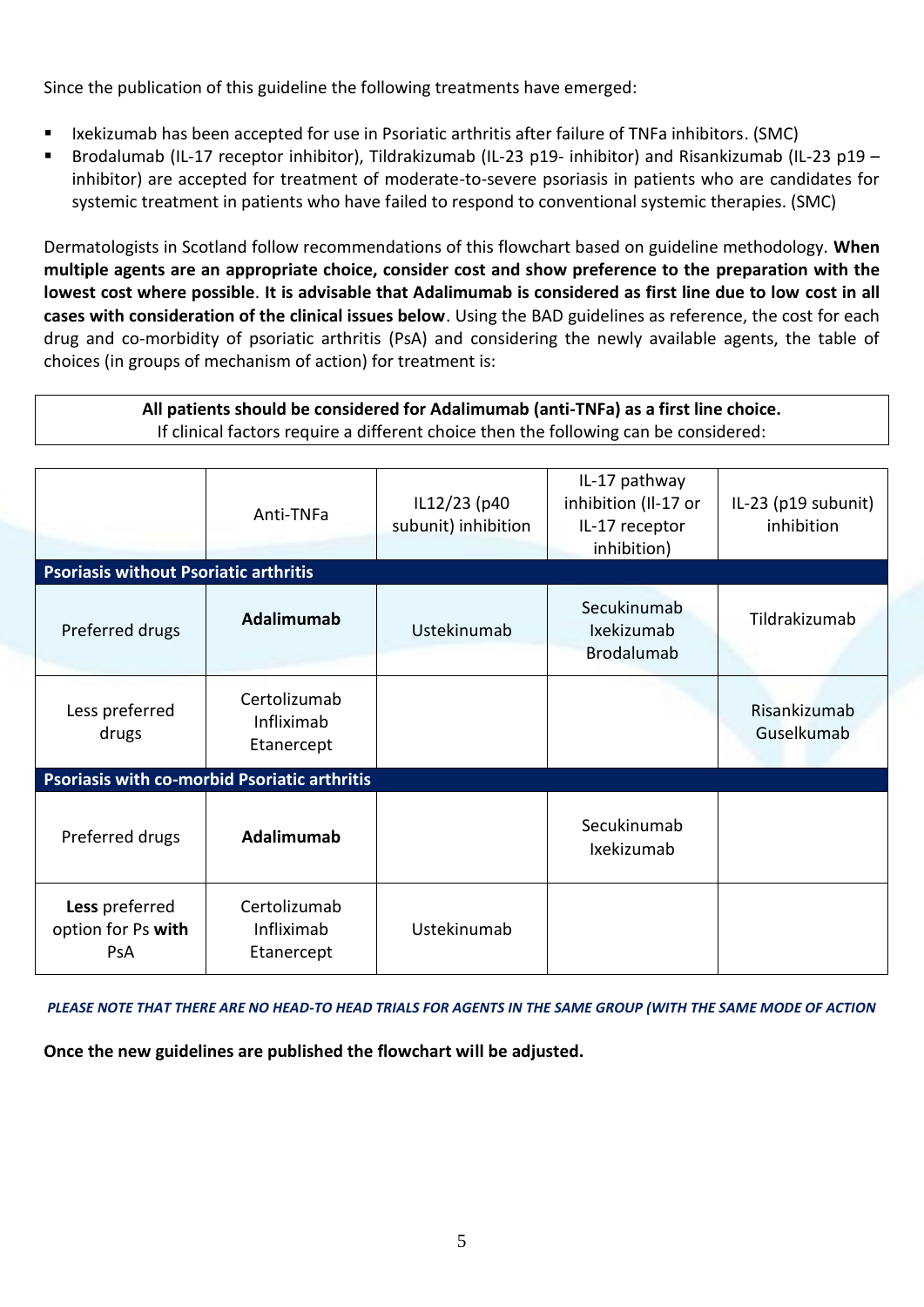### **IMPORTANT CONSIDERATIONS FOR CHOICE:**

- For Adalimumab and Infliximab, biosimilars of the reference product are available.
- When multiple agents are an appropriate choice, consider cost and show preference to the one with the lowest cost where possible.
- When patients have co-morbidities that share common treatments with psoriasis, e.g. Psoriatic Arthritis or Inflammatory Bowel Disease, consider rationalising medication for patient by choosing agents that can target all co-morbidities.
- Consider immunogenicity (development of neutralising antibodies) against anti-TNFa.
- Consider special groups of patients:
	- Needle-phobia: a less frequent dosing regimen may be preferred (ustekinumab, tildrakizumab, risankizumab, guselkumab).
	- History of non compliance to treatment: less frequent dosing regimens (ustekinumab, tildrakizumab, risankizumab, guselkumab) and/or controlled administration by nurse. (ustekinumab, tildrakizumab, risankizumab, guselkumab, infliximab).
	- Obesity: biologics with weight-based dosing regimens are preferred: ustekinumab, infliximab and tildrakizumab.
	- Heart failure NYHA Class III/IV: avoid anti-TNFa.
	- Demyelination (multiple sclerosis): contra-indication of TNFa inhibitors.
	- Co-morbid Inflammatory Bowel Disease: avoid IL-17 inhibition.
	- History of recurrent thrush and difficult to treat without other risk factors: avoid IL-17 inhibition.
	- Intent for pregnancy: preferred Certolizumab and second line other TNFa inhibitors.
	- Lifestyle/professional commitments demanding patient to travel frequently: consider less frequent dosing regimens.

# **Multi-disciplinary input must be considered for the following groups:**

- Co-morbid Psoriatic Arthritis: input by Rheumatologist.
- Co-morbid Inflammatory Bowel Disease: input by Gastroenterologist/Surgeon.
- Malignancy: input by Oncologist and other specialists using these biological agents
- Latent TB: input by Respiratory/Infectious Diseases physicians. TNFa inhibitors and IL23/12 are contra-indicated if there is no evidence of previous treatment until they are treated by the Respiratory/Infectious Diseases physicians. IL-17 and IL-23(p19) inhibitors may not reactivate latent TB but the advice of the Respiratory/ID physicians is strongly advised before any treatment initiation.
- Chronic infections (HIV, viral Hepatitis): input by managing Physician.
- Obesity: input by weight management team to optimise response to treatment.

# **Monitoring:**

Patients established on biologic therapy require regular clinic follow up and routine blood monitoring (haematology and biochemistry every 3-6 months).

It is advised that monitoring is co-ordinated with other clinical specialties involved in the patients care to avoid unnecessary hospital appointments.

There is no requirement for routine therapeutic drug monitoring. At present therapeutic drug monitoring is available routinely for adalimumab and infliximab.